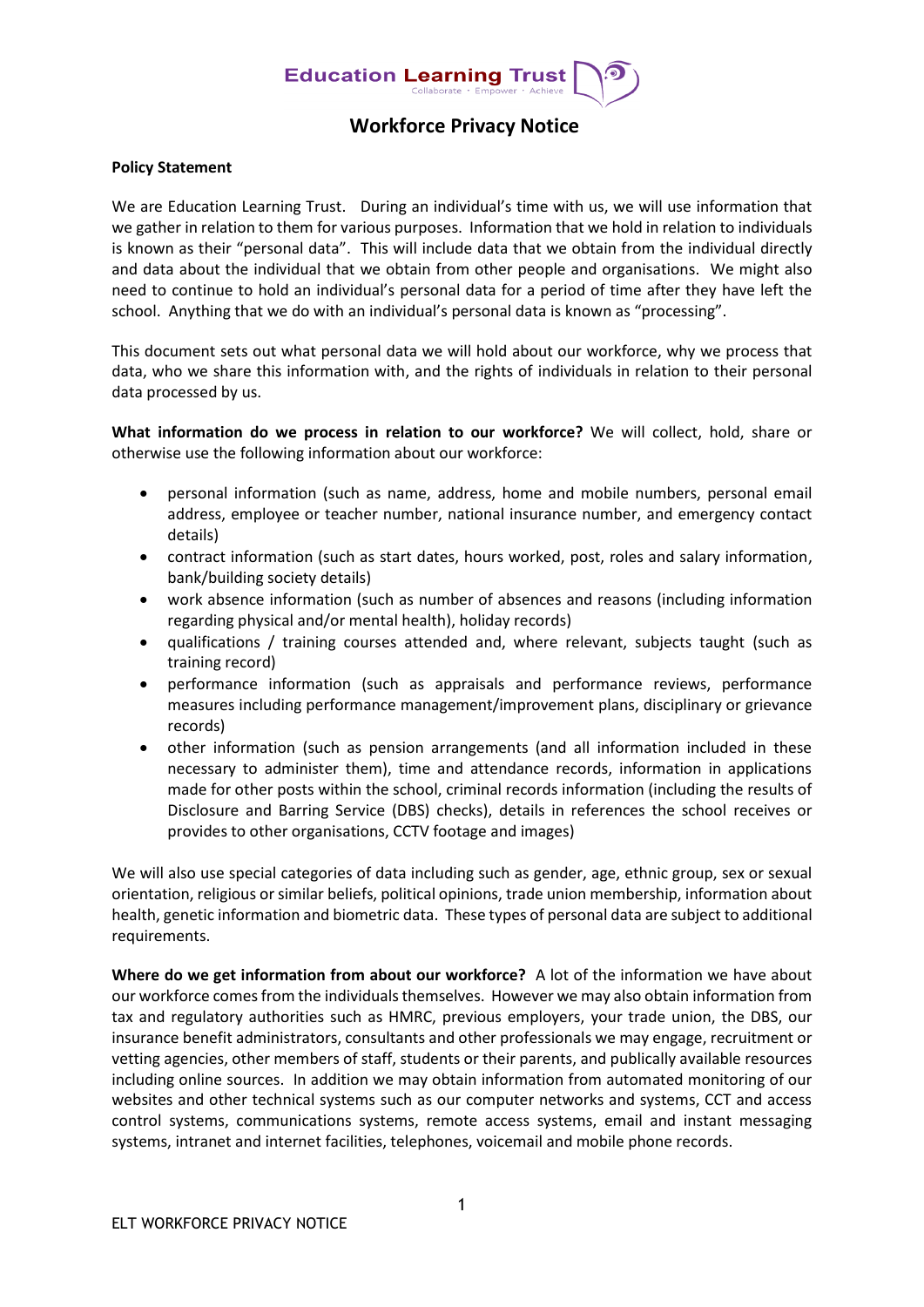

**Why do we use this information?** We will process the personal data of our workforce for the following reasons:

- 1. Where we are required by law, including:
	- To comply with the law regarding data sharing (see further below)
	- To comply with specific employment law requirements, including our obligations as an employer under employment protection and health and safety legislation, and under statutory codes of practice such as those issued by ACAS
	- To comply with legal requirements in relation to equalities and non-discrimination
- 2. Where we are required by any contract with our workforce, such as employment contracts, including:
	- To make payments to our workforce, such as salary payments
	- To deduct tax and National Insurance contributions
	- To make a decision about recruitment
	- To check individuals are legally entitled to work in the UK
	- Administering employment contracts
	- Conducting performance reviews
	- Making decisions about salary and compensation
	- Liaising with pension providers
	- Providing the following benefits:
	- •
- 3. Where the law otherwise allows us to process the personal data, or we are carrying out a task in the public interest, including:
	- To enable the development of a comprehensive picture of the workforce and how it is deployed
	- To inform the development of recruitment and retention policies
	- To safeguard our pupils and other individuals
	- To ensure safe working practices
	- In the interests of ensuring equal opportunities and treatment
- 4. Where we otherwise have the consent of the individual

Whilst the majority of processing of personal data of our workforce will not require consent, we will inform individualsif their consent is required and seek that consent before any processing takes place. Due to the imbalance of power in an employee to employer relationship, it is generally thought that although consent may be implied it cannot truly be freely given. So consent is not necessarily the most appropriate basis to rely upon as an employer.

**Why do we use special category personal data?** We may process special category personal data of our workforce for the following reasons:

- 1. To carry out our legal obligations in relation to employment law, where this is in accordance with our Data Protection Policy
- 2. Where the processing is necessary for reasons of substantial public interest, including for purposes of equality of opportunity and treatment, where this is in accordance with our Data Protection Policy.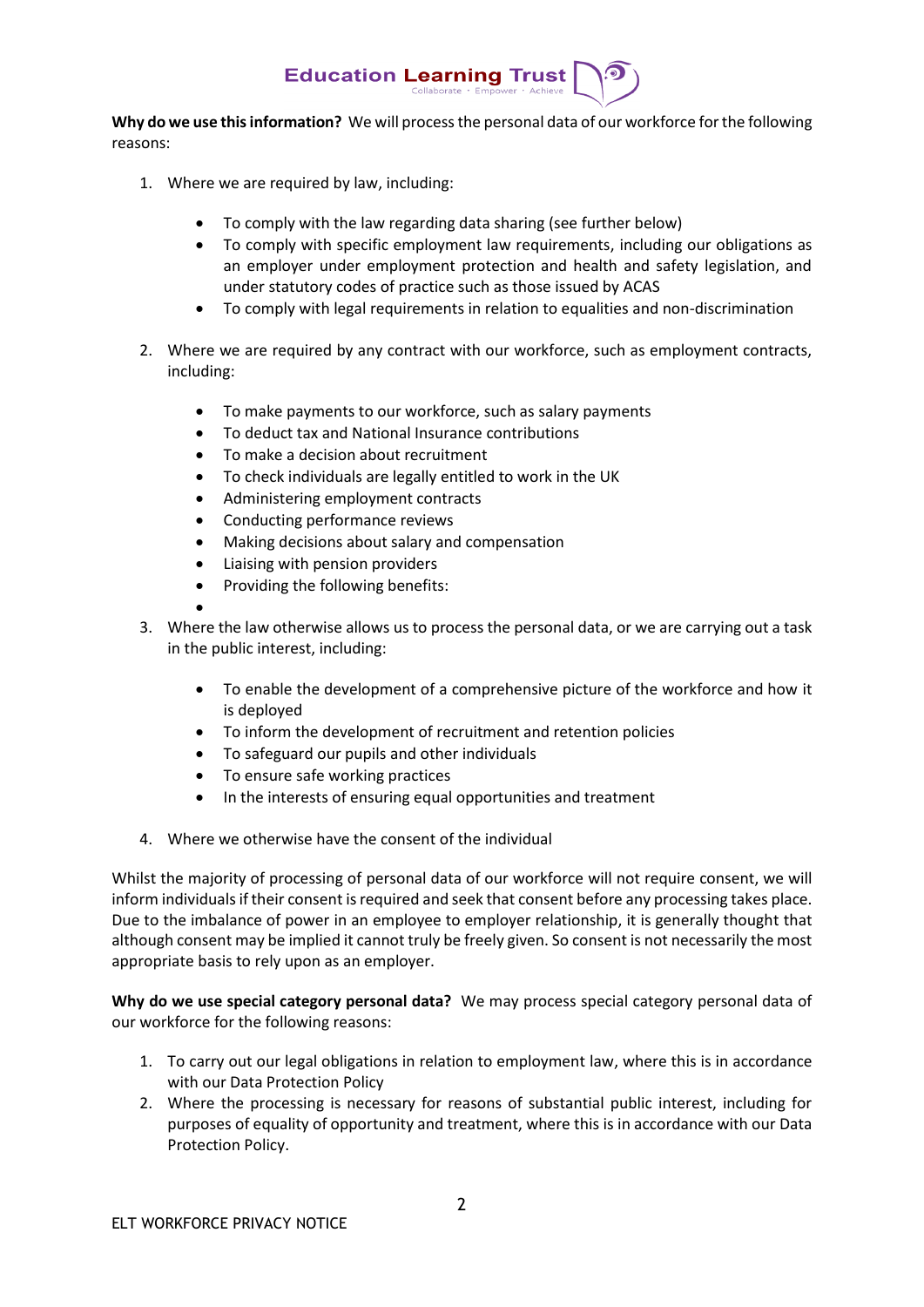3. For the purposes of preventative or occupational medicine in order to assess an individual's working capacity and/ or the need for reasonable adjustments.

**Education Learning Trust** 

- 4. Where we otherwise have an individual's explicit written consent subject to the restriction set out above on the use of consent in an employment relationship.
- 5. There may also be circumstances where we need to use your information in relation to legal claims, or to protect your vital interests and where you are unable to provide your consent.

**Failure to provide this information** If our workforce fail to provide information to us then this may result in us being unable to perform the employment contract, or we may be prevented from complying with our legal obligations.

**How long will we hold information in relation to our workforce?** We will hold information relating to our workforce only for as long as necessary. How long we need to hold on to any information will depend on the type of information. For further detail please see our Retention and Destruction Policy.

**Who will we share information with about our workforce?** We routinely share information about our workforce with:

- Local authorities, to assist them in the exercise of their responsibilities in relation to education and training, youth support and safeguarding purposes
- The Department for Education[and/or the ESFA], in compliance with legal obligations of the school to provide information about our workforce as part of statutory data collections
- Contractors, such as payroll providers, to enable them to provide an effective service to the school and government agencies such as HMRC and DWP regarding tax payments and benefits
- Our professional advisors including legal and HR consultants

The Department for Education may share information that we are required to provide to them with other organisations. For further information about the Department's data sharing process, please visit[: https://www.gov.uk/guidance/data-protection-how-we-collect-and-share-research-data.](https://www.gov.uk/guidance/data-protection-how-we-collect-and-share-research-data)

Contact details for the Department can be found a[t https://www.gov.uk/contact-dfe.](https://www.gov.uk/contact-dfe)

**Rights of our workforce in relation to their personal data** All of our workforce have the right to request access to personal data that we hold about them. To make a request for access to their personal data, individuals should contact: DPO@educationlearningrrust.com

Please also refer to our Data Protection Policy for further details on making requests for access to workforce information.

Individuals also have the right, in certain circumstances, to:

- Object to the processing of their personal data
- Have inaccurate or incomplete personal data about them rectified
- Restrict processing of their personal data
- Object to the making of decisions about them taken by automated means
- Have your data transferred to another organisation
- Claim compensation for damage caused by a breach of their data protection rights